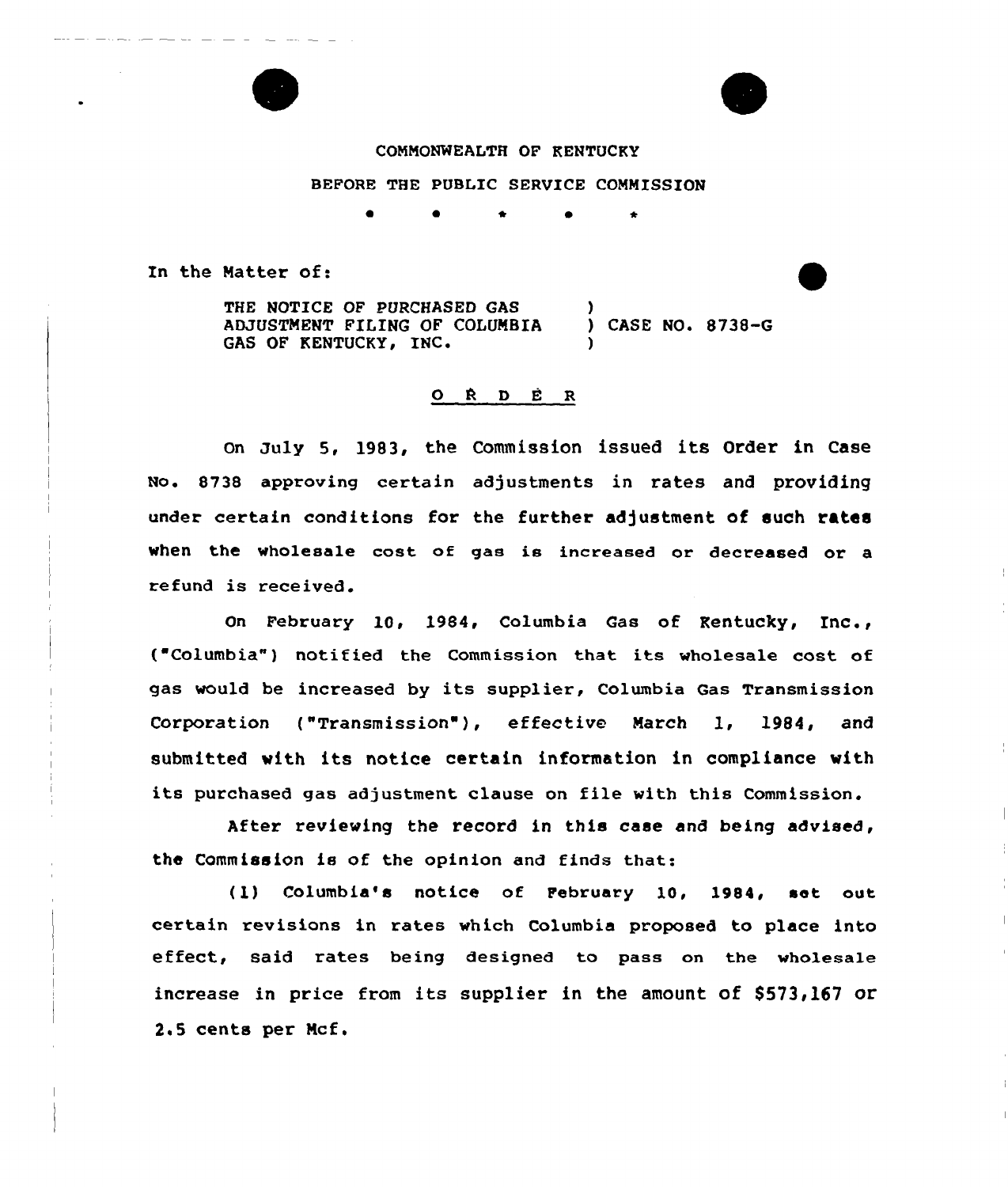



(2) Transmission has filed an application for increased rates to become effective March 1, 1984, with the Federal Energy Regulatory Commission.

(3} Columbia's adjustment in rates under the purchased gas adjustment provisions approved by the Commission in its Order in Case No. S73S dated July 5, 1983, is fair, just and reasonable and in the public interest and should be effective with gas supplied on and after March 1, 1984, subject to refund. This adjustment is subject to refund because Transmission's increase is subject to refund.

IT IS THEREFORE ORDERED that the rates in the Appendix to this Order be and they hereby are authorized effective with gas supplied on and after March 1, 1984, subject to refund.

IT IS FURTHER ORDERED that within 30 days of the date of this Order Columbia shall file with this Commission its revised tariffs setting out the rates authorized herein.

Done at Frankfort, Kentucky, this 17th day of February, 1984,.

PUBLIC SERVICE COMMISSION  $\overline{\text{vice}}$ r Comm<sub>1</sub>

ATTEST<

**Secretary**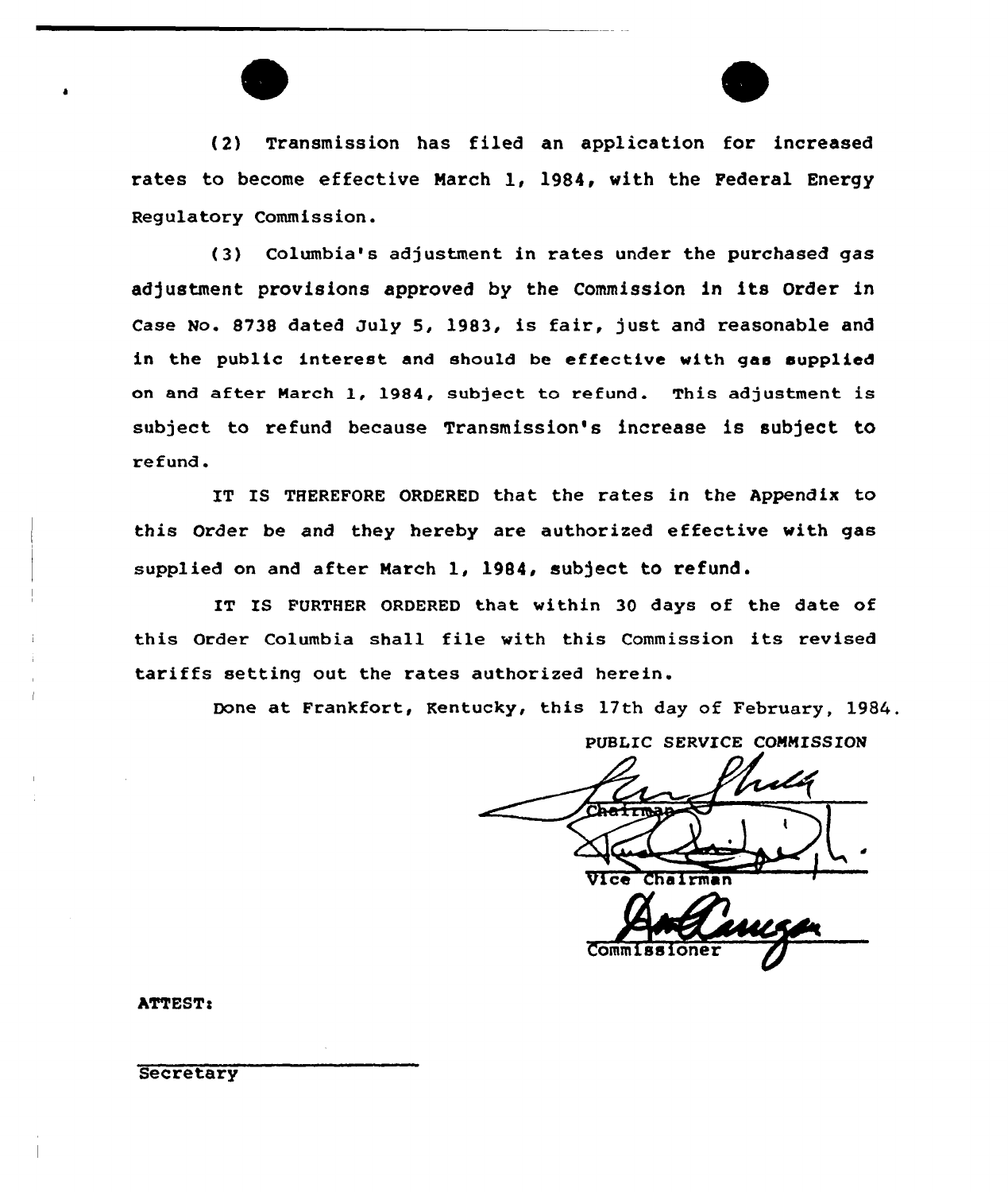#### APPENDIX A

# APPENDIX TO AN ORDER OF THE KENTUCKY PUBLIC SERVICE COMMISSION IN CASE NO. 8738-G DATED February 17, 1984.

The following rates and charges are prescribed for the customers served by Columbia Gas of Kentucky, Inc. All other rates and charges not specifically mentioned herein shall remain the same as those in effeet under authority of this Commission prior to the date of this Order.

### GENERAL SERVICE RATE SCHEDULE - GS Residential

Commodity Charge:<br>First 50 Mcf 50 Mcf per month @ \$5.806 per Mcf All Over 50 Mcf per month  $e$  \$5.622 per Mcf

GENERAL SERVICE RATE SCHEDULE — GS-Commercial and Xndustrial

Commodity Charge:<br>
First 200 Mcf per month @ \$6.038 per Mcf All Over 200 Mcf per month @ \$5.891 per Mcf

RATE SCHEDULE FC-1

#### FIRM AND CURTAILABLE GAS SERVICE - OPTIONAL

Firm Volume (Daily Firm Volume Times Number of Days in Month)

First  $1,000$  Mcf per month  $e$  \$5.959 per Mcf Over  $1,000$  Mcf per month  $e$  \$5.909 per Mcf

Curtailable Volume

\$5.760 per Mcf of Curtailable Volume of gas delivered hereunder each billing month.

#### AVAILABILITY OF EXCESS GAS

In the event Buyer shall desire to purchase on any day gas in excess of Buyer's specified Maximum Daily Volume, Buyer shall inform the Seller and if the Seller is able to provide such excess gas required by Buyer from its operations, Seller shall make such excess gas available at the rate of  $$5.760$  per Mcf.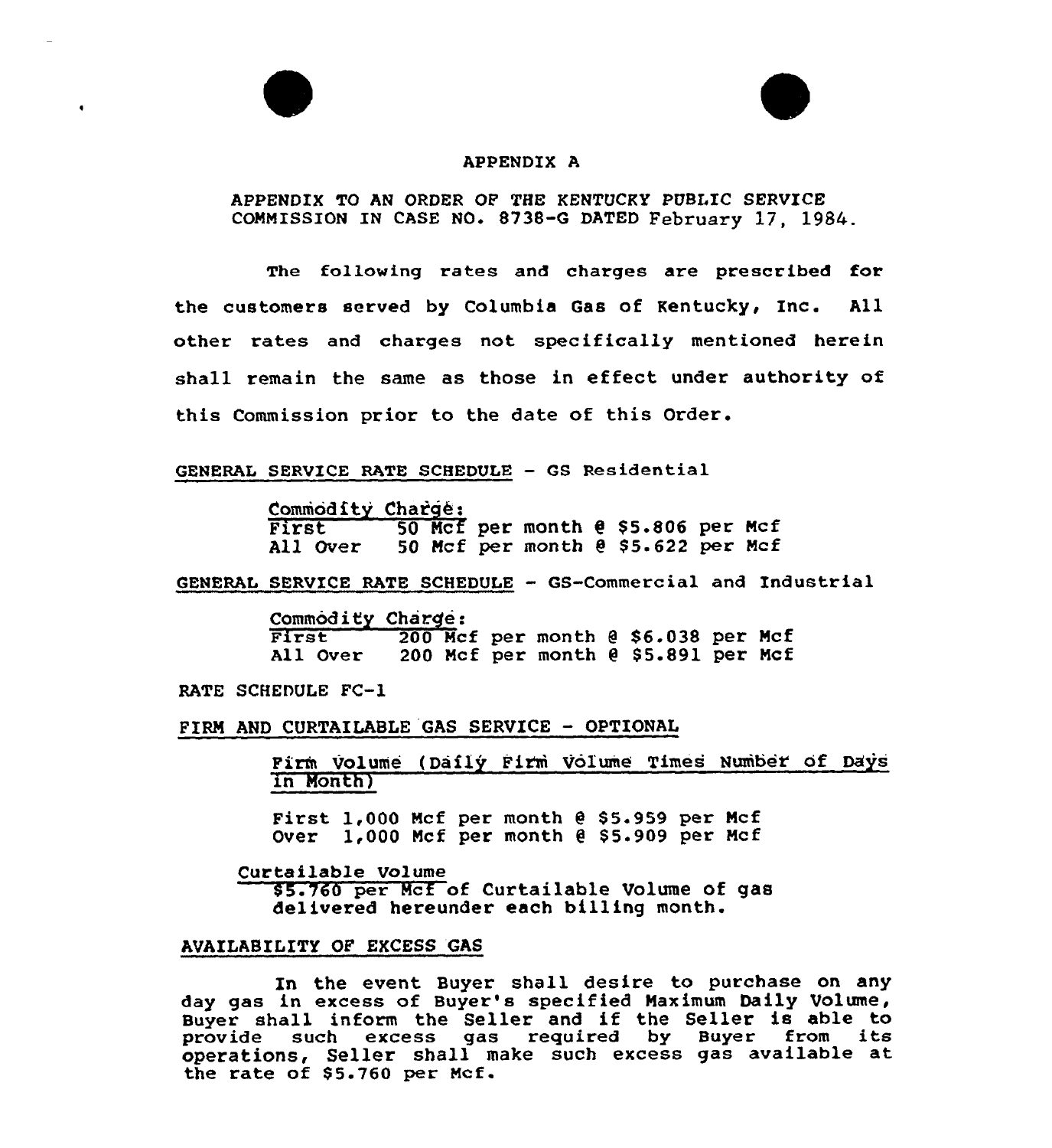



 $\mathcal{D}$  , and  $\mathcal{D}$  , and  $\mathcal{D}$ 

If such excess gas cannot be made available to Buyer from<br>Seller's own operations, Seller may comply with such request<br>to the extent that excess gas is temporarily available from<br>Seller's gas supplier, in order to provide

On any day when Buyer has been notified to curtail<br>deliveries, Buyer may request excess gas and to the extent<br>such excess gas can be obtained from Seller's supplier, Buyer<br>shall pay Seller at the rate of \$4.87 per Mcf for volumes taken which would otherwise not be available.

RATE SCHEDULE PI-l FIRM AND INTERRUPTIBLE GAS SERVICE - OPTIONAL

#### Daily Firni Volume

First  $5,000$  Mcf per month  $e$  \$5.884 per Mcf Over  $5,000$  Mcf per month  $e$  \$5.853 per Mcf

#### Daily Interruptible Volume

\$ 5.673 per Mcf of Daily Interruptible Volume of gas delivered hereunder each billing month.

#### AVAILABILITY OF EXCESS GAS

In the event Buyer shall desire to purchase on any day gas in excess of Buyer's specified Maximum Daily Volume, Buyer shall inform the Seller and if the Seller is able to provide such excess gas required by Buyer from its operations, Seller shall make such excess gas available at the rate of \$ 5.673 per Mcf.

If such excess gas cannot be made available to Buyer from Seller's own operations, Seller may comply with such request to the extent that excess gas is temporarily available from Seller's gas supplier, in order to provide gas which otherwise would not be available. Such excess volume taken shall be paid for at the rate of \$4.87 per Mcf.

On any day when Buyer has been notified to curtail deliveries, Buyer may request excess gas and to the extent shall pay Seller at the rate of \$4.87 per Mcf for all such volumes taken which would otherwise not be available.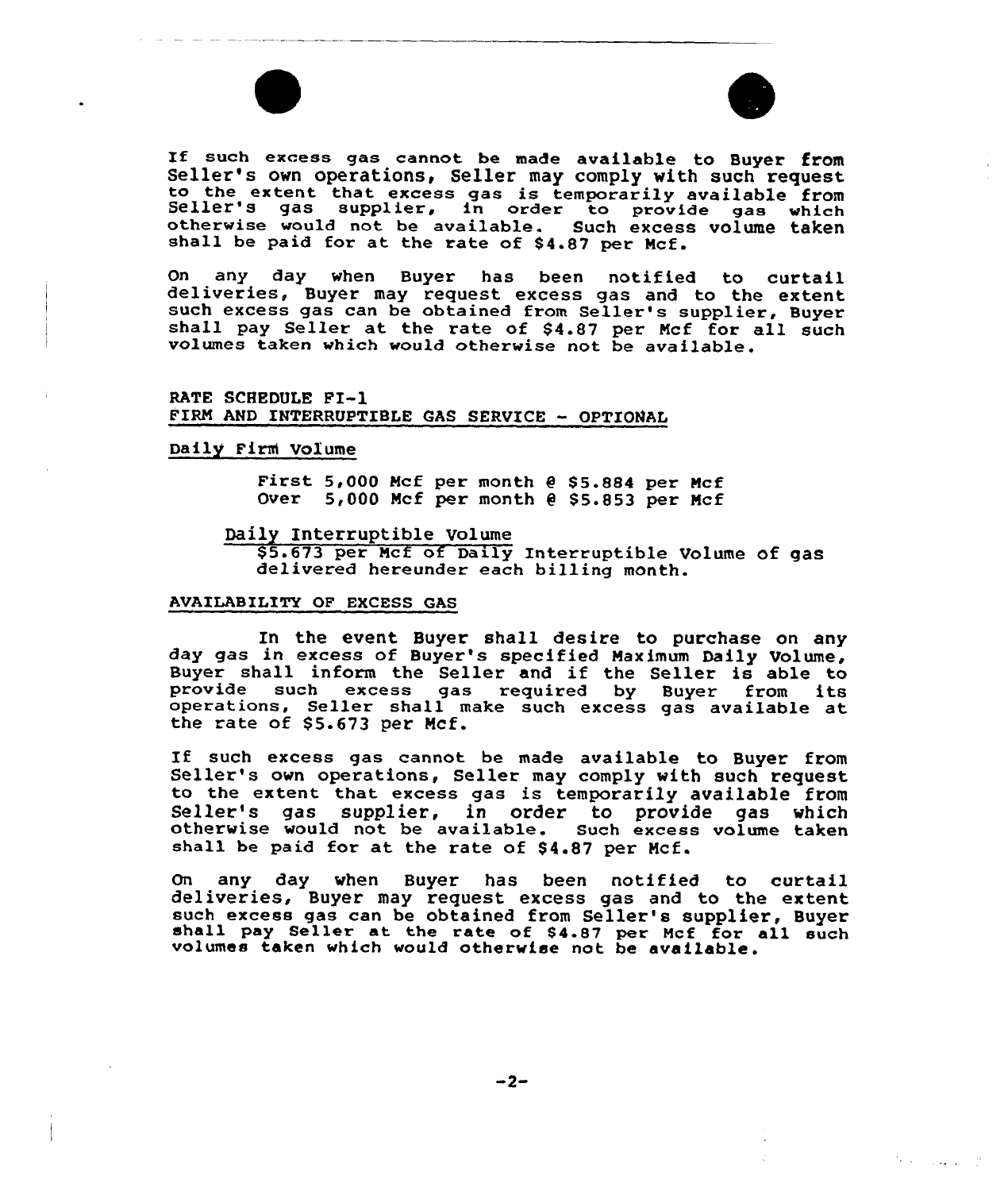



RATE SCHEDULE IS-1 INTERRUPTIBLE GAS SERVICE - OPTIONAL

### Billing Months April Through November

per Mcf for all volumes delivered each mont up to and including the Average Monthly Winter Volume. The Average Monthly Winter Volume shall be one-fourth of the total delivery during the preceding billing months of December through March.

\$ 5.657 per Mcf for all volumes delivered each month in excess of the Average Monthly Winter Volume.

Billing Months December Through March

\$6.057 per Mcf delivered.

RATE SCHEDULE IUS-1 INTRASTATE UTILITY SERVICE

For all gas delivered each month \$5.691 per Mcf.

### MINIMUM MONTHLY CHARGE

The maximum Daily Volume specified in the Sales Agreement multiplied by \$5.691 per Mcf.

The base rates for the future application of the purchased gas adjustment clause are:

Columbia Gas Transmission Corporation

| Zone 1 and Zone 3 rate per DTH                                                  | Demand     | $\frac{\text{Comm\'odi\'ey}}{\text{416.07g}}$ |
|---------------------------------------------------------------------------------|------------|-----------------------------------------------|
| <b>Schedule CDS</b>                                                             | $5 - 4.69$ |                                               |
| Schedule WS                                                                     |            |                                               |
| Demand                                                                          | \$1.39     |                                               |
| Winter Contract Quantity                                                        | 2.446      |                                               |
| Columbia LNG Corporation<br>LNG - Rate per Mcf<br>Transportation - Rate per DTH | \$5.141    |                                               |
| Zone 1 and Zone 3                                                               | 47.526     |                                               |
| Inland Gas Company                                                              |            |                                               |
| All Purchases - Rate per Mcf                                                    | \$3.4221   |                                               |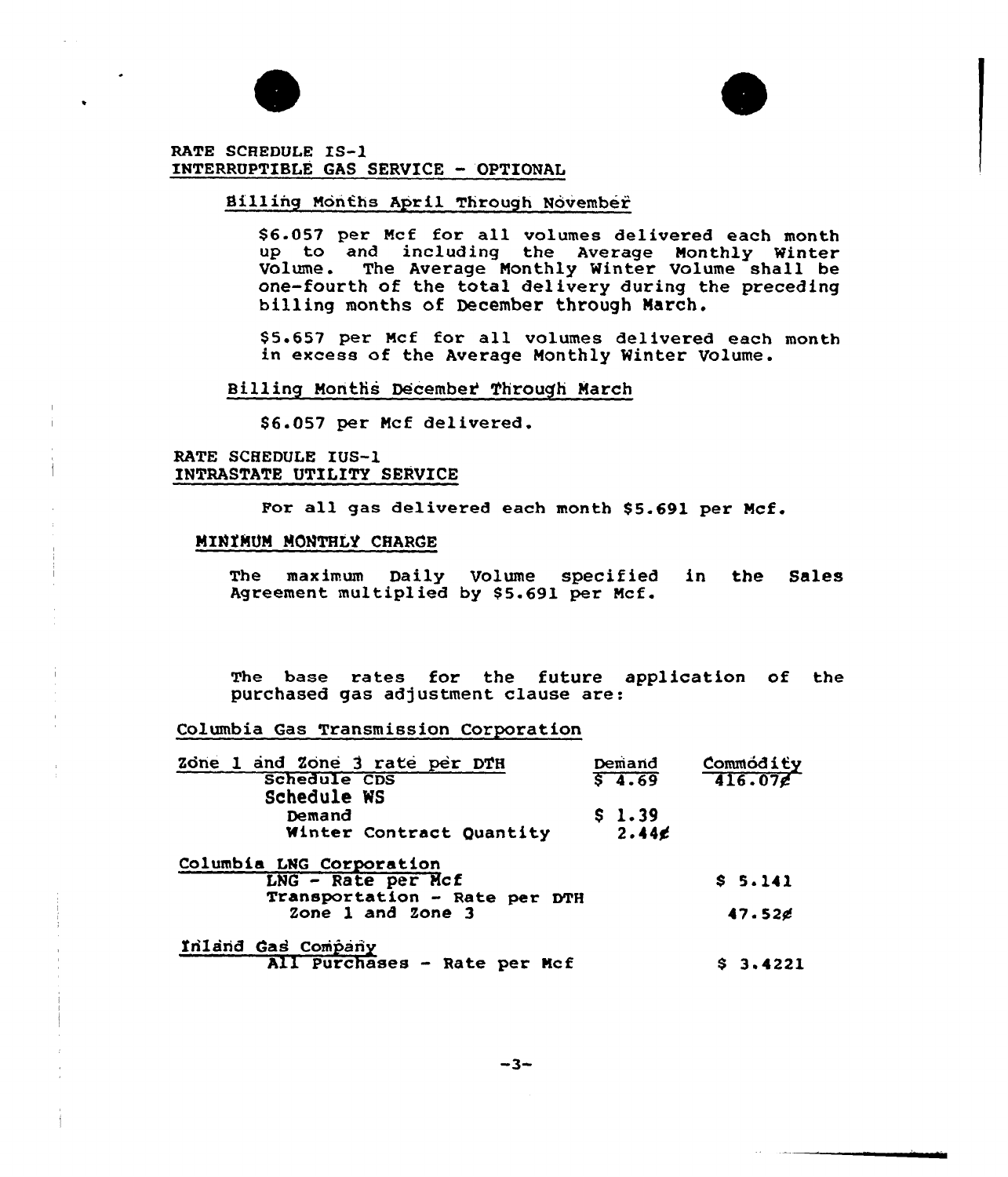



COMMONWEALTH OF KENTUCKY

### BEFORE THE PUBLIC SERVICE COMMISSION

In the Matter of:

Y.

AN ADJUSTMENT OF RATES OF 1 HARRISON COUNTY WATER (ASE NO. 8911)<br>ASSOCIATION, INC. (ASSOCIATION) )

# 0 <sup>R</sup> <sup>D</sup> E R

on February 8, 1984, a hearing was conducted in the above-styled matter at the Commission's offices in Frankfort, Kentucky. In consideration of the testimony presented in this proceeding by Harrison County Water Association, Inc., {"Harrison County"), the Commission concludes that additional information significant to Harrison County's rate adjustment application will be required.

IT IS THEREFORE ORDERED that Harrison County shall file an original and six copies of the following information with this Commission by February 28, 1984. If neither the requested information nor a motion for an extension of time is filed by the stated date, the case may be dismissed.

l. Provide <sup>a</sup> copy of the invoice{s) associated with each of the following operation and supplies expense items submitted by Harrison County in response to Item No. 8 of the Commission's Order dated January 17, 1984.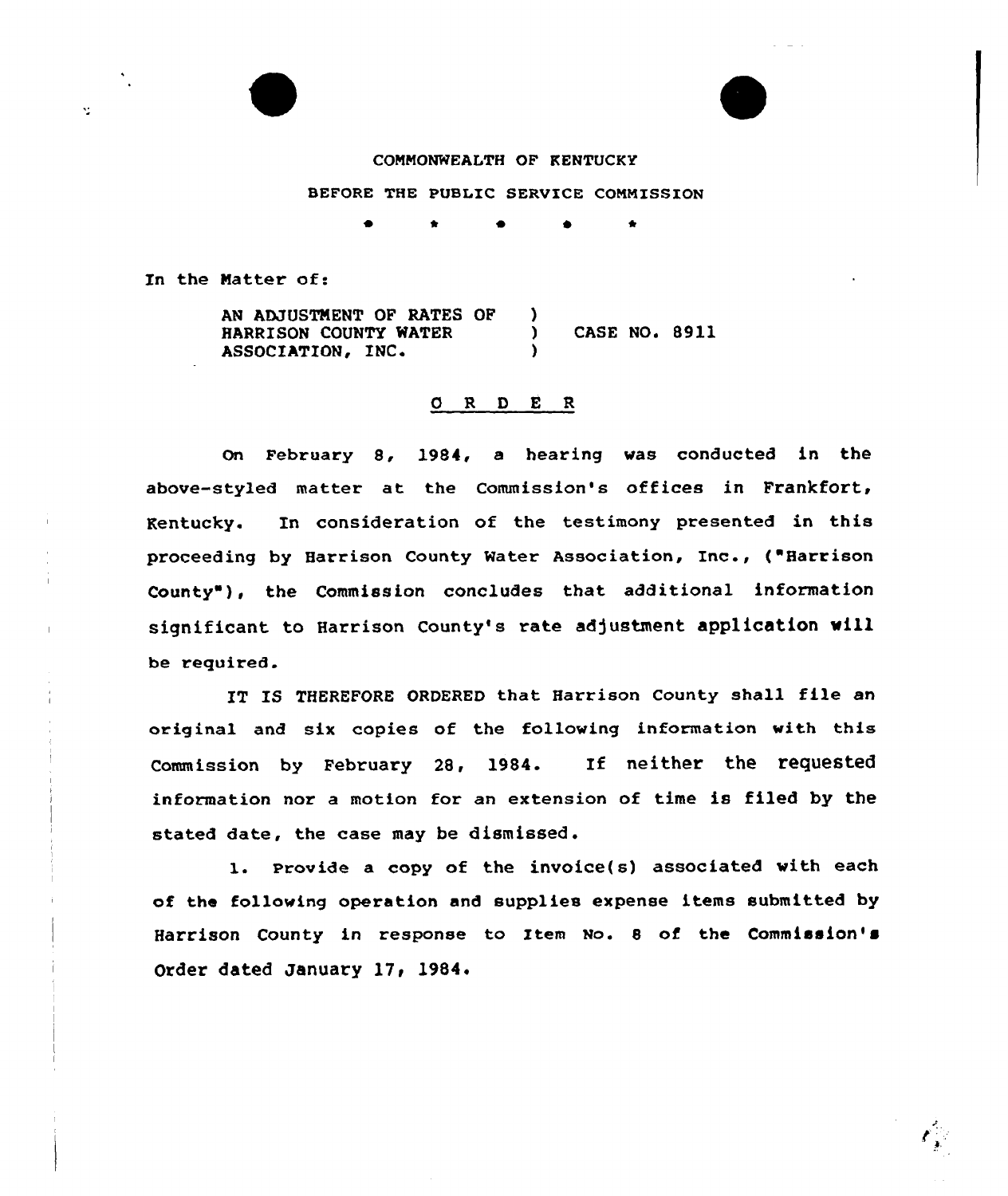| <b>DATE</b> | REF. NO. | <b>DESCRIPTION</b>                   | <b>AMOUNT</b> |
|-------------|----------|--------------------------------------|---------------|
| 08/02/82    | 2768     | Mid-State Meter Company              | \$2,187.76    |
| 09/02/82    | 2803     | Mid-State Meter and Supply           | \$1,527.81    |
| 10/04/82    | 2833     | Mid-State Meter and Supply           | \$906.95      |
| 11/10/82    | 2881     | Water Works and Industrial Supply    | \$2,005.53    |
| 12/07/82    | 2910     | Mid-State Meter and Supply           | \$1,244.42    |
| 03/08/83    | 3008     | Mid-State Meter and Supply           | \$1,820.71    |
| 04/04/83    | 3041     | Water Works and Industrial<br>Supply | \$1,286.15    |
| 05/11/83    | 3097     | Water Works and Industrial Supply    | \$6,623.46    |
| 05/02/83    | 3080     | Mid-State Meter and Supply           | \$934.73      |
| 06/02/83    | 3111     | Mid-State Meter and Supply           | \$499.29      |
| 06/06/83    | 3117     | Water Works and Industrial Supply    | \$736.06      |

Upon <sup>a</sup> review of these invoices, if it is found that any of the items contained therein are components of construction of new plant, or major improvements to existing facilities which require capitalization in accordance with the Uniform System of Accounts for Class <sup>C</sup> and <sup>D</sup> Water Districts and Associations, provide a complete narrative explanation of why these items should not be capitalized.

In addition, provide details as to the nature of the several items referenced in the breakdown by No. 4, and described as "Record Deposit in O and M Accounts."

2. At the hearing held February 8, 1984, it was stated that the rate charged for bulk sales was the approved rate of \$3.50 per 1,000 gallons but of this, Harrison County only received \$3.00 per 1,000 gallons, while the remaining \$.50 went to the operator of the station.

a. How many operators provide services connected with coin-operated bulk sales stations? Are these operators classified as employees of Harrison County?

b. What was the total amount. received by the operator(a) during the teat year for these services?

 $-2-$